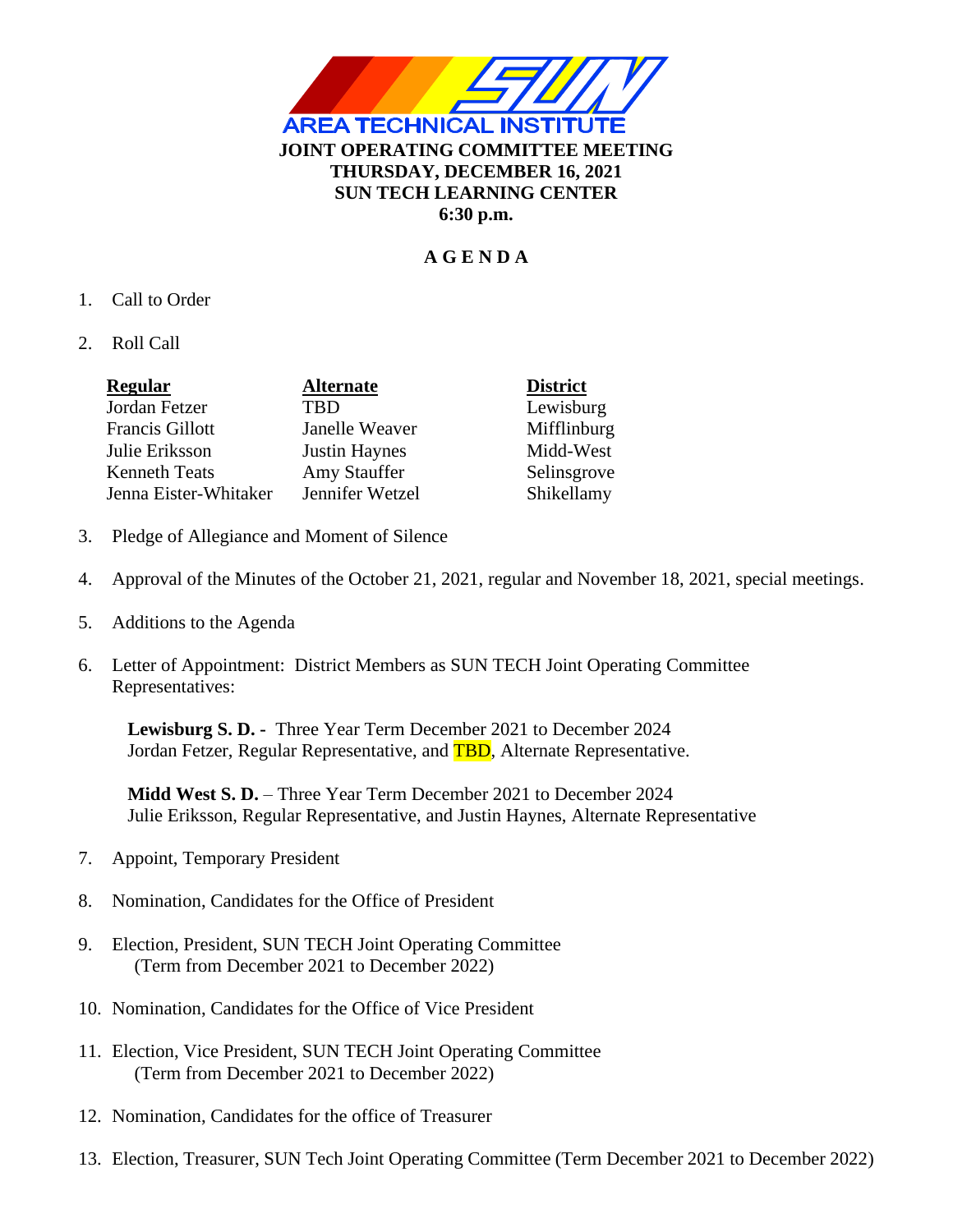14. Set Dates and Time for the 2022 Joint Operating Committee Meetings *NOTE: A calendar was emailed for your consideration; for meetings to be held the third Thursday of the month excluding January, July, September, and November. Meetings have convened at 6:30 p.m. during 2021.*

#### **APPROVAL, NEWSPAPER OF CIRCULATION**

- 15. It is recommended to name, as the newspaper of general circulation, The Daily Item, for the purposes of advertising for the SUN Area Technical Institute.
- 16. Acknowledgment of Visitors, Public Concerns/Requests
- 17. Financial Audit Report Wagner, Dreese, Elsasser and Assoc.
- 18. Treasurer's Report
- 19. Approval of Bills and Payroll
- 20. SUN Tech Teachers' Association Report

## **DIRECTOR'S REPORT**

- A. General Operating Budget Overview
- B. Health and Safety Plan Update
- C. Mechatronics/Construction Update
- D. Future Ready Scores
- E. Statistical Data
- F. Certificate Awards Program

## **ANNOUNCEMENTS**

- G. Student Recognition
	- Makenna Hauger, Dental Health/Mifflinburg, November Young American
	- Mary Dunkelberger, Health 201/Shikellamy, December Young American
	- Olivia Beattie, Culinary Arts/Lewisburg, November Lewisburg Rotary Student of the Month
	- Adam Snayberger, HVAC/Mifflinburg, December Lewisburg Rotary Student of the Month

# **SUPERINTENDENT OF RECORD REPORT**

A.

## **PERSONNEL MATTERS**

- 21. It is recommended approval be granted to approve the following personnel matters:
	- $\triangleright$  accept the retirement resignation of Greg Snook, HVAC & Plumbing Technology instructor, effective May 25, 2022, and to advertise to fill the position for the first day of the 2022-23 SY.
	- ➢ ratify Crystal Gutshall, Watsontown, PA, as a substitute in the Cosmetology program at a rate of \$16./hr.
	- $\triangleright$  approve Scott Rood, Mt. Pleasant Mills, PA, as a substitute in the Criminal Justice program at a rate of \$16./hr., pending receipt of all required clearances.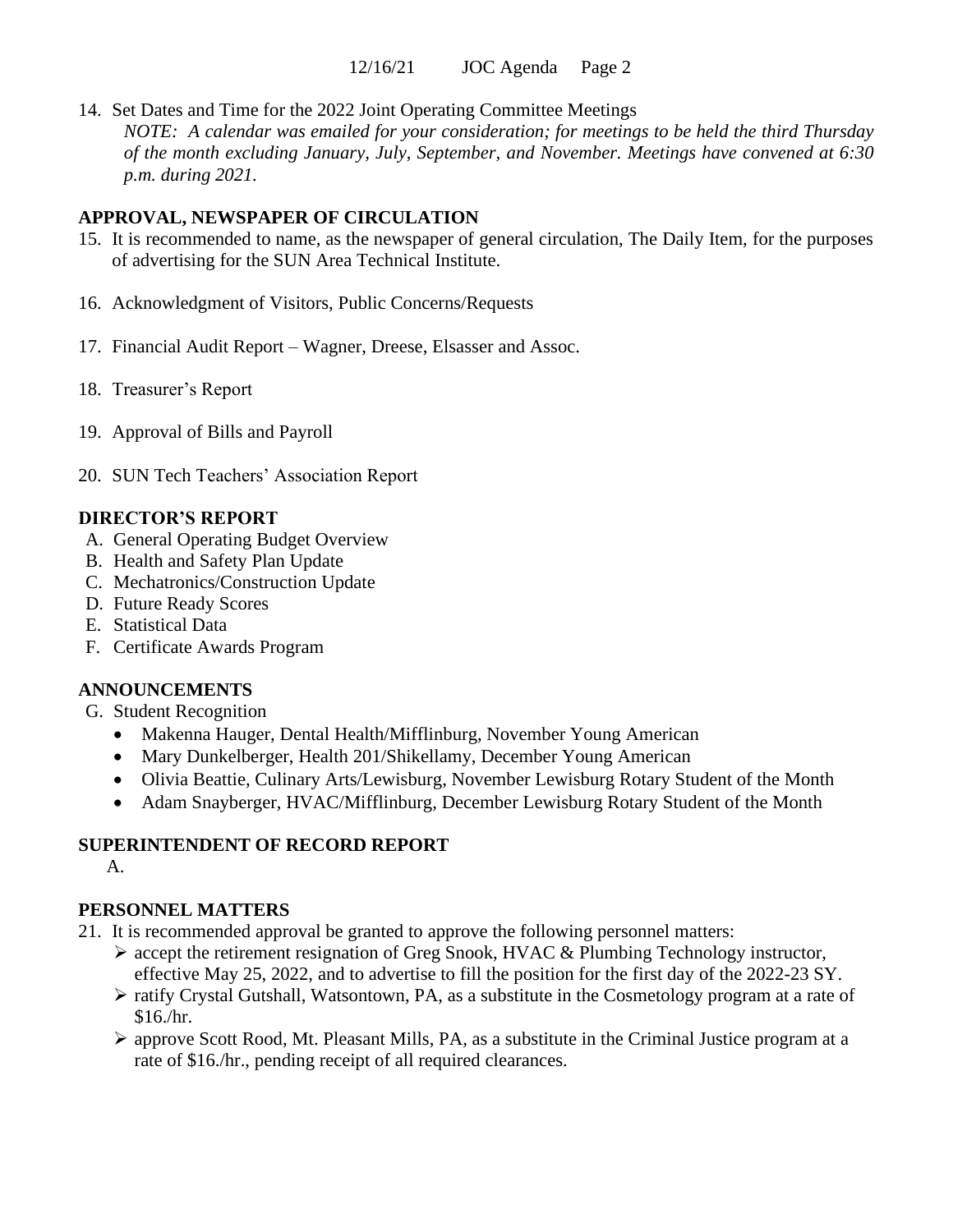## **TEST TO STAY ASSURANCE**

22. It is recommended approval be granted to sign the Test To Stay Assurance for in school COVID testing, recognizing that this program requires masking remains in force within the school. *A copy of this assurance, along with the previous assurance, was emailed.*

## **COVID TESTING PROCEDURES**

23. It is recommended approval be granted to approve the COVID Testing Procedures and COVID-19 Quarantine and Testing Procedures for SUN Area Technical Institute. *Copies of these documents were emailed.*

# **HEALTH AND SAFETY PLAN**

24. It is recommended approval be granted to accept the Health and Safety Plan (as presented) (with the following changes:)

## **CHAPTER 339 GUIDANCE PLAN**

25. It is recommended approval be granted to accept the Chapter 339 Guidance Plan as presented. *A copy of this plan was emailed.*

## **AGREEMENT OF AFFILIATION, NURSE AIDE PROGRAM**

26. It is recommended approval be granted to continue in force the Agreement of Affiliation with the Evangelical Community Hospital and Riverwoods, to provide clinical sites for the Health Professions & Related Sciences students to obtain their clinical experience requirements for the completion of the Nurse Aide Certification Program. *Copies of the Agreements were emailed.*

## **AGREEMENT OF AFFILIATION, DENTAL HEALTH TECHNOLOGY PROGRAM**

27. It is recommended approval be granted to continue in force the Agreement of Affiliation with the Susquehanna River Valley Dental Clinic and Geisinger Medical Center to provide a clinical site for the Dental Health Technology students to obtain their clinical experience requirements pending receipt of all appropriate certifications as required by Policy 115. *Copies of the Agreements were emailed.*

# **ROOFTOP UNIT REPLACEMENTS AND IONIZATION**

28. It is recommended approval be granted to enter into agreement with McKissick Assoc., to write the bid specifications for the rooftop unit replacements and building ionization, at an amount not to exceed \$ and place the project out for bid.

# **FINANCIAL AUDIT APPROVAL**

29. It is recommended approval be granted to accept the Financial Audit Report for the 2020-21 FY as presented by Wagner, Dreese, Elsasser and Assoc.

## **FIRST REVIEW, DRAFT 2022-23 GENERAL OPERATING BUDGET**

30. It is recommended approval be granted to review the first reading of the Proposed Preliminary draft of the SUN Tech 2022-23 General Operation Budget in the amount of \$8,121,578.00 and to forward this proposed preliminary draft on to the participating districts for their consideration. *A copy of the proposed budget was emailed.*

# **SECOND READING AND APPROVAL, REVISED SUN TECH POLICIES**

- 31. It is recommended approval be granted to accept the second reading and approval of the following revised SUN Tech policies:
	- $\geq 006$  Meetings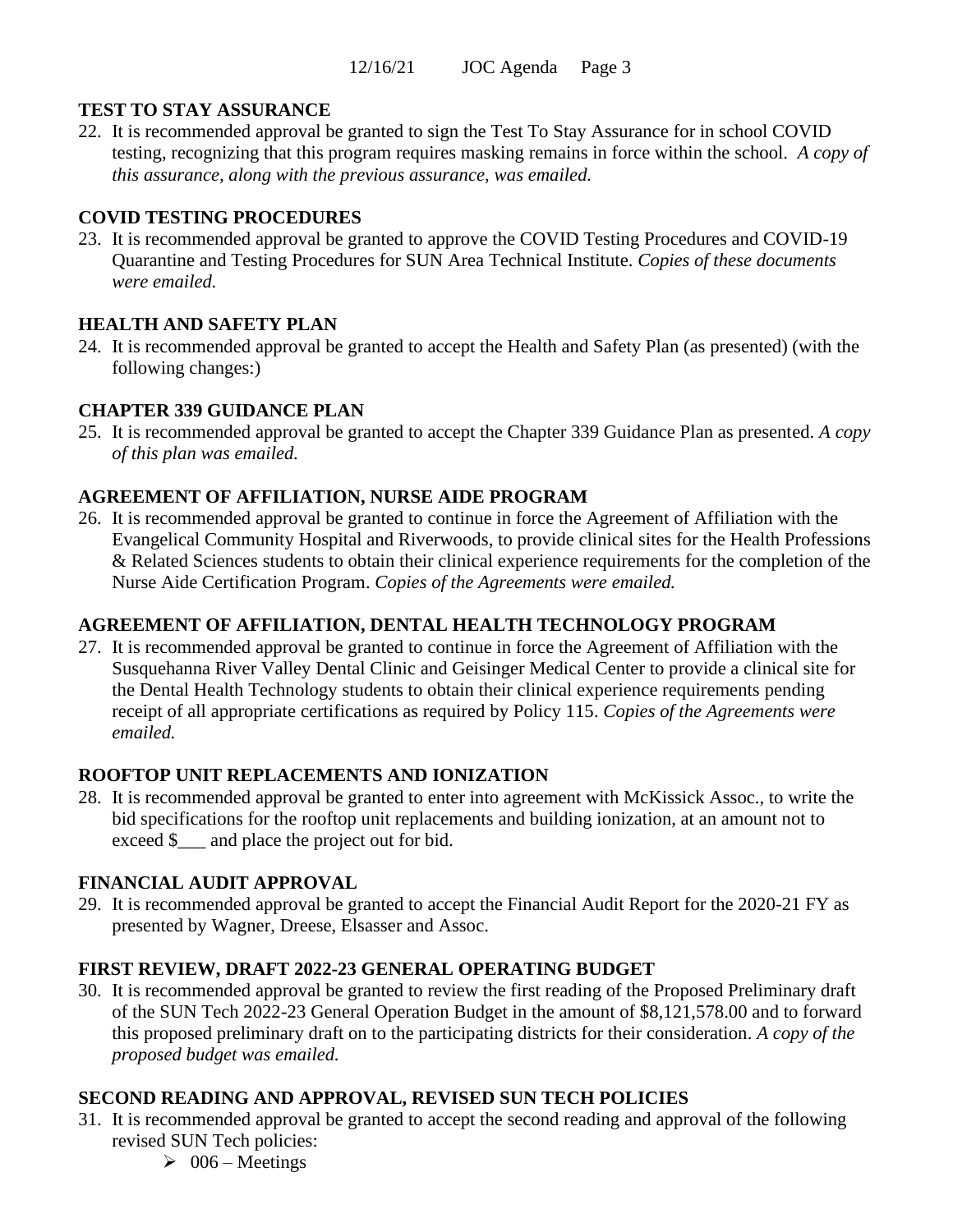- $\geq 146.1$  Trauma-Informed Approach
- $\geq 805$  Emergency Preparedness and Response
- $\geq 805.2$  School Security Personnel
- $\geq 903$  Public Participation in Joint Operating Committee Meetings

#### **INVESTMENT, REDEMPTION AND REINVESTMENT AUTHORIZATION**

32. It has been the practice to approve the Investment, Redemption, and Reinvestment Authorization Resolution and form each December after the reorganization meeting has been held. This provides the Business Manager the opportunity to transfer funds within accounts to meet the needs of the school.

#### **RESOLUTION**

**BE IT RESOLVED** that the Treasurer of the SUN Area Technical Institute in conjunction with the Business Manager of the SUN Area Technical Institute, be authorized to invest funds that become available from time to time, such funds to be invested in accordance with the provisions of the Pennsylvania School Code, the Treasurer and the Business Manager also be authorized to redeem such invested funds when such are required to meet authorized expenditures.

**BE IT ALSO RESOLVED** that the officers of the SUN Area Technical Institute, the President and the Secretary, be granted approval to authorize the SUN Area Technical Institute Treasurer, in conjunction with the Business Manager, to redeem investments for the purpose of making reinvestments or to deposit such money in the General Fund. Such transactions shall be individually approved on an appropriate form. Such form must bear the signature of the said officers and the signature of the Treasurer acknowledging such instructions. All transactions will be submitted to the SUN TECH Joint Operating Committee for approval at its regular meeting or at the next following meeting when such is necessary.

#### **INVESTMENT, REDEMPTION & REINVESTMENT AUTHORIZATION**

| No.   |  |
|-------|--|
| Date: |  |

This is to certify that the Treasurer in conjunction with the Business Manager is authorized to take the following action:

| A. Identify Investment |  |
|------------------------|--|
|                        |  |

B. Action Taken: Redeemed, Invested, Reinvested, Withdrew, \$\_\_\_\_\_\_\_\_\_\_\_\_\_\_\_\_\_\_\_\_

C. Institution Holding Funds: \_\_\_\_\_\_\_\_\_\_\_\_\_\_\_\_\_\_\_\_\_\_\_\_\_\_\_\_\_\_\_\_\_\_\_\_\_\_\_\_\_

D. Disposition of Withdrawal or Redemption: \_\_\_\_\_\_\_\_\_\_\_\_\_\_\_\_\_\_\_\_\_\_\_\_\_\_\_\_

E. Interest Earned \$

F. Disposition of Interest Earned \_\_\_\_\_\_\_\_\_\_\_\_\_\_\_\_\_\_\_\_\_\_\_\_\_\_\_\_\_\_\_\_\_\_\_\_\_

Approved: